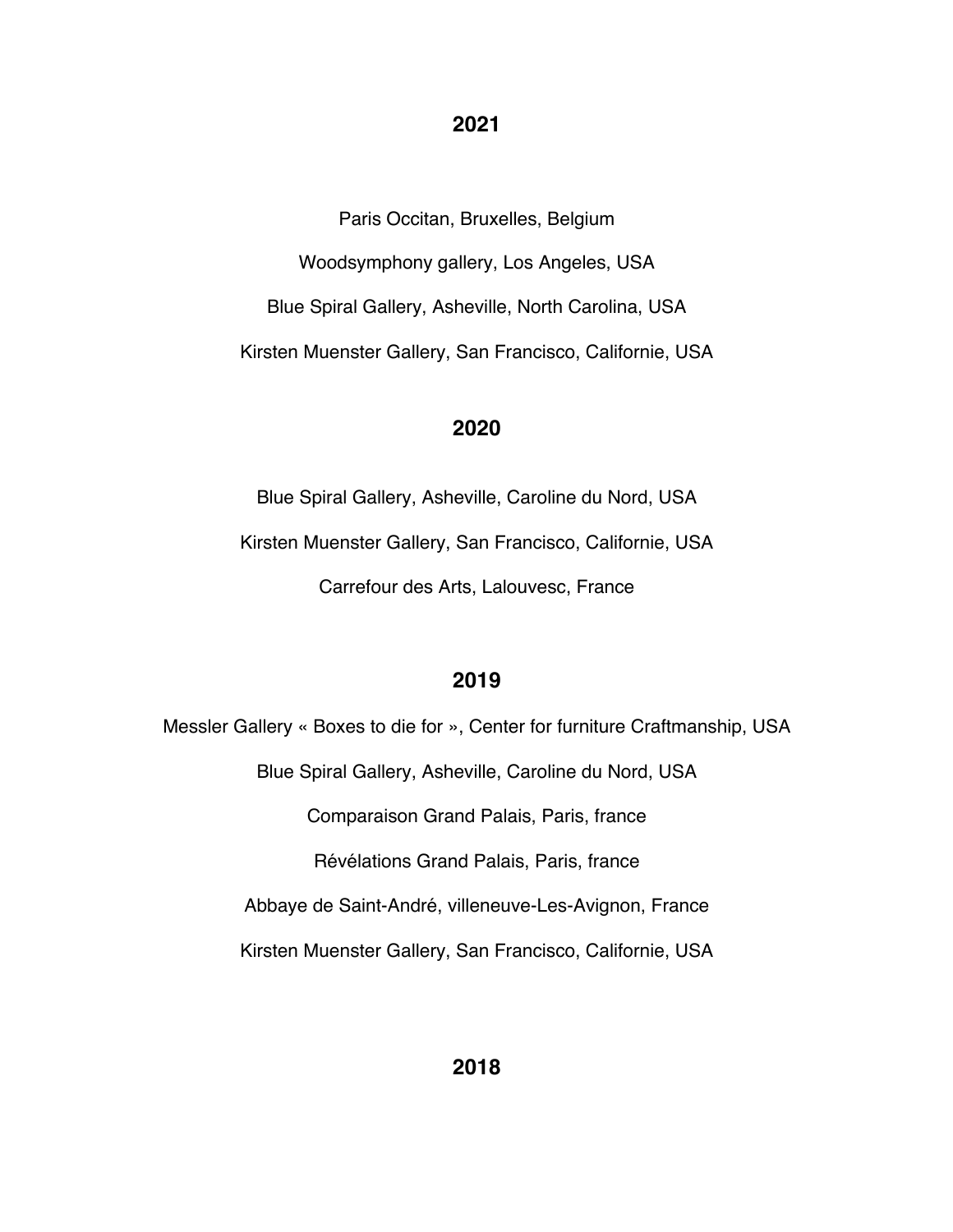Salon Collect Londres, Saatchi Gallery, Grand-Bretagne Galerie L'Art à tous Égards, Bellême, Perche, France Homo Faber, Michelangelo Foundation, Venise, Italie De Mains de Maitres, Luxembourg Kirsten Muenster Gallery, SOFA Chicago, USA

#### **2017**

Salon Craft, Maison et Objet, Paris Villepinte Révélations, Grand Palais, Paris Expo Carpenter Tan, Jurong, Jhiangsu, Chine Saint-Leu art Expo

Galerie Kirsten Muenster, SOFA Chicago

# **2016**

Maison et Objet, Espace Craft, Paris

Exposition solo Arthus Gallery, Bruxelles

Expo La combe du Lynx, Saint-Alban, France ( 01)

Adam Blaue Gallery, SOFA Chicago

De mains de maitres, Luxembourg

# **2015**

Révélations, Grand Palais, Paris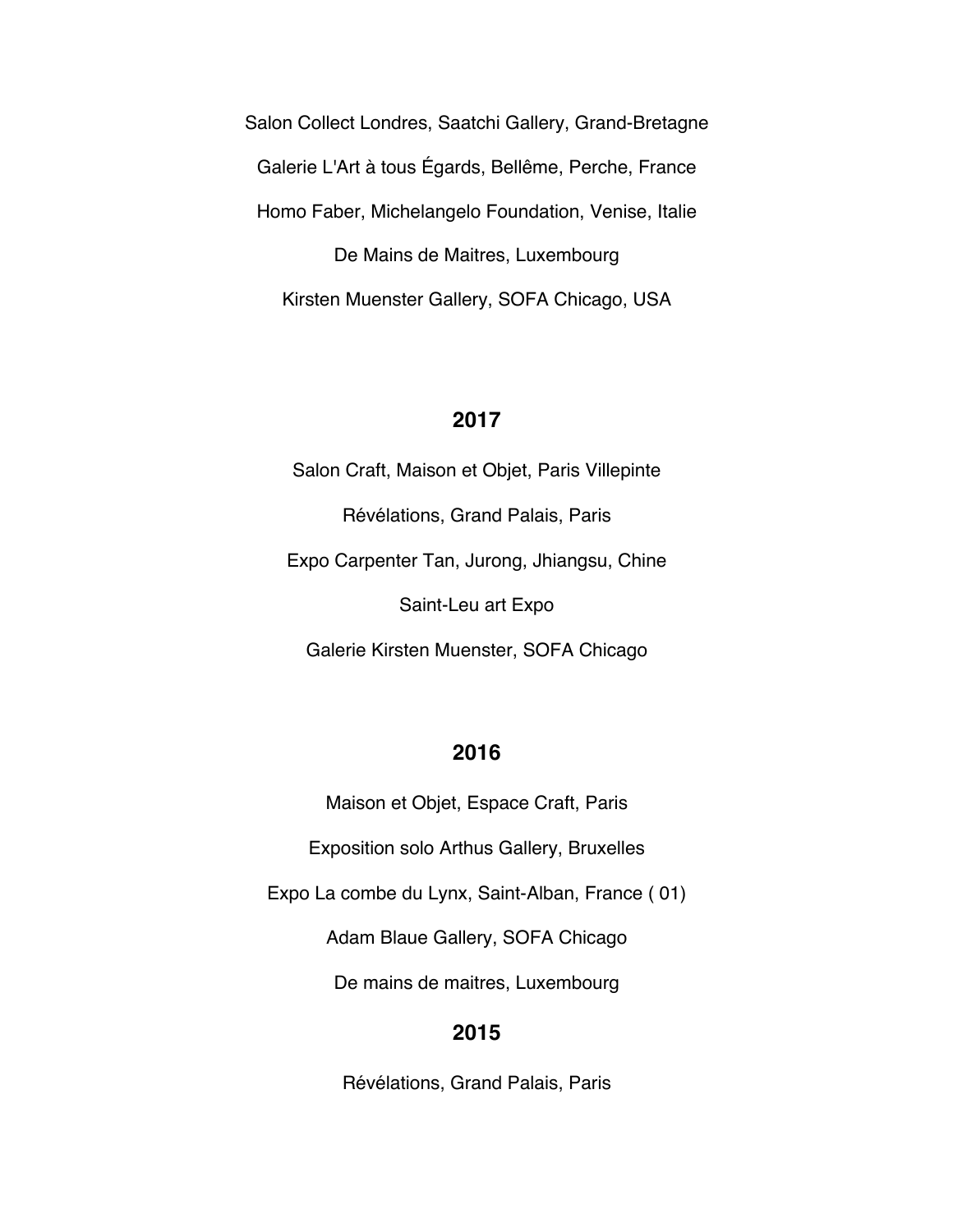Riley Galleries, Cleveland, Ohio, SOFA Chicago, IL

SOFA Chicago, Collectors of Wood art Exhibition, IL

Expo La combe du Lynx, Saint-Alban, France ( 01)

Maison Parisienne, Bruxelles, Londres, Belgique

La Nef, AAF, Montpellier, France

Del Mano gallery, Small Treasures+Turned and Sculpted Wood, Los angeles, CA

Maison et Objet, Espace Craft, Paris

#### **2014**

The Future is handmade, Sweden Grovewood Gallery, permanent exhibition, Asheville, NC Riley Galleries, Cleveland, Ohio, SOFA Chicago, IL Eclats d'âme, with Maison Parisienne, Bruxelles, Belgium Expo La combe du Lynx, Saint-Alban, France ( 01) Turn Around, Handwerksform, Hannover, Allemagne

# **2013**

Turned Wood - Small Treasures (Fall), del Mano - A Gallery of Fine Contemporary Craft,

Riley Galleries, Cleveland, Ohio, SOFA Chicago, IL

Grovewood Gallery, Asheville, NC

Humeur baroque, with Maison Parisienne, Bruxelles, Belgium

Objets du désir,with Maison Parisienne, Bruxelles, Belgium

Rouge Plaza, with Maison Parisienne, Studio Harcourt, Paris

Résonances, Strasbourg, France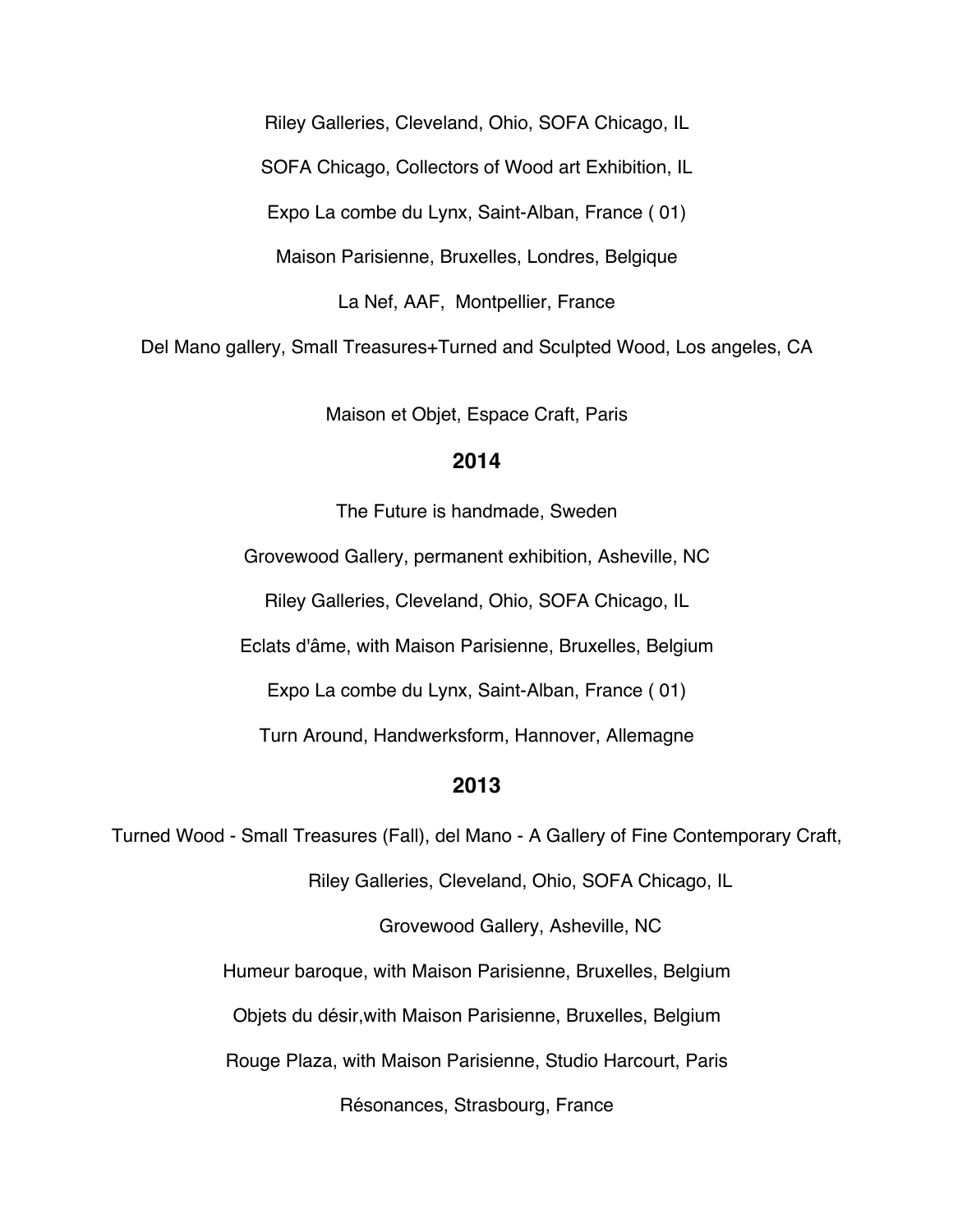# **2012**

Simeon B.Chapin ARt Museum, Myrtle Beach, Soiuth Carolina, USA

Folk Art Center, Asheville, North Carolina, USA

Eunique Arts and Crafts, Karlsruhe, Germany

Saint-Leu Art Expo, near Paris, France

San Jose, AAW Symposium, Califronia, USA

# **2011**

Collect 2011 with AAF, Saatchi Gallery, London

Emerging patterns : an international exhibition of woodturning in North Carolina Arboretum's Exhibition Gallery, Asheville NC, USA

Galleria Leukos, Luxembourg

Riley Gallery, Cleveland, Ohio, at SOFA Chicago

# **2010**

Ateliers d'Art de France, Paris : Ultra-Dentelles

Collect 2010 with AAF, Saatchi Gallery, London

Musee Roybet-Fould, Courbevoie, near Paris, France

Del Mano gallery, Los Angeles : current exhibitions

Simon gallery, Yakima, Washington State, USA

# **2009**

Simon gallery, Yakima, Washington State, USA

Del Mano gallery, Los Angeles : current exhibitions

# **2008**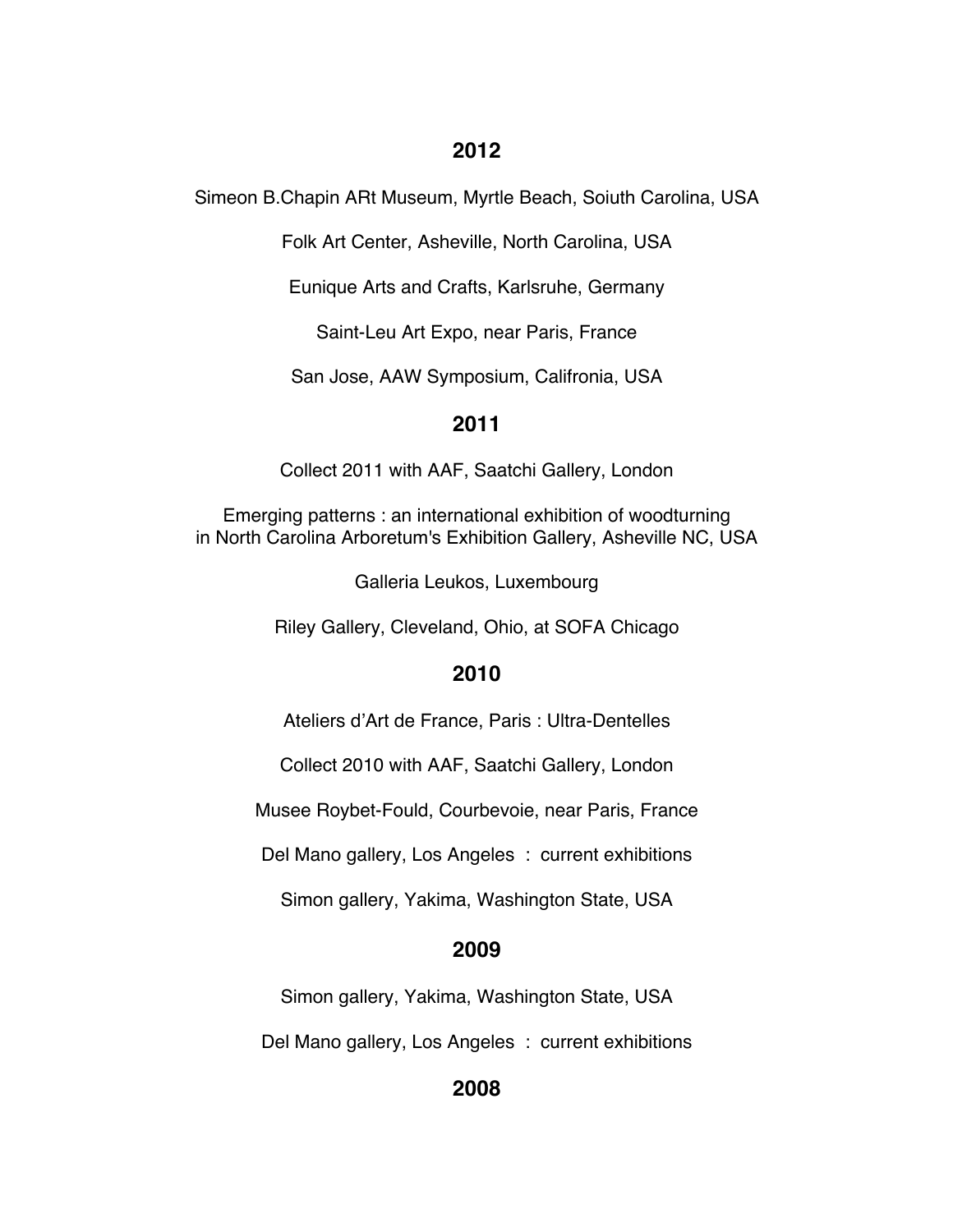Rakova Brecker Gallery, Miami, USA

Del Mano Gallery, Los Angeles : current exhibitions

Exhibition at Saint-Georges Museum, Utah, USA

Saint-Leu Art Expo, France

Nina Bliese galllery, Minneapolis, Minnesota, USA

# **2007**

Espace Art et Objets, Lausanne, Suisse

Del Mano Gallery : current exhibitions

#### **2006**

Del Mano Gallery

Ohio Craft Museum , Columbus, Ohio, USA "Our turn now : artists speak in wood "

Center for turning and furniture design - Pennsylvanie, USA

#### **2005**

Del Mano gallery, Los Angeles, USA Small treasures Hot tea

Handwerksform Hannover Gallery, Germany "Vessel : turned-twist-with a twist"

AB ORiGINE Gallery, Madrid, Spain

# **2004**

Del Mano Gallery, Los angeles, USA Small Treasures Hot Tea SOFA New-York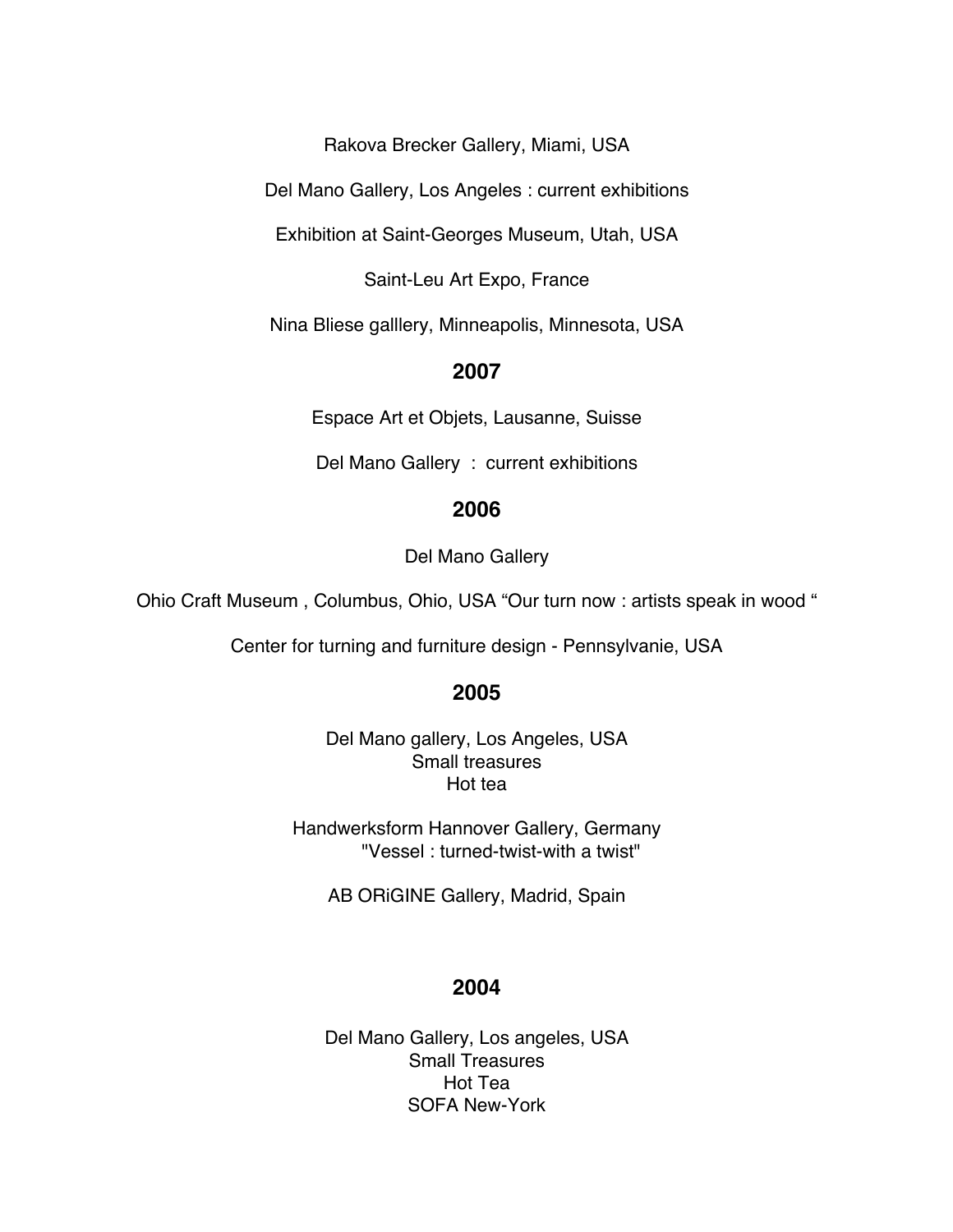Exhibition at the Galeire "Art et Creation in Lyon, France

Saint-Leu Art Expo, France "Bois Passion"

# **2003**

Del Mano gallery, Los Angeles, USA

Collectors of wood art forum, Santa Fe, USA

Turned wood SOFA New-York

#### **2002**

Del Mano Gallery, Los Angeles, USA :

SOFA/New-York . Turned and sculpted Wood. SOFA/Chicago

#### **2001**

"Evocations de la nature", gallerie Art et Création, Lyon, France

Show "Turned Wood" at Sybaris Gallery Royal Oak, Michigan (USA)

Del Mano Gallery, Los Angeles, California (USA). Small treasures Turned Wood

"Mastercraft Show" at Gump's Gallery, San Francisco, California (USA).

# **2000**

Exposition "Bois-Passion", Saint-Leu-La-Forêt, near Paris Exposition "The fine Art of Wood at the Millenium", Detroit Institute of Art, Michigan, USA

# **1999**

Del Mano Gallery , Los Angeles (USA).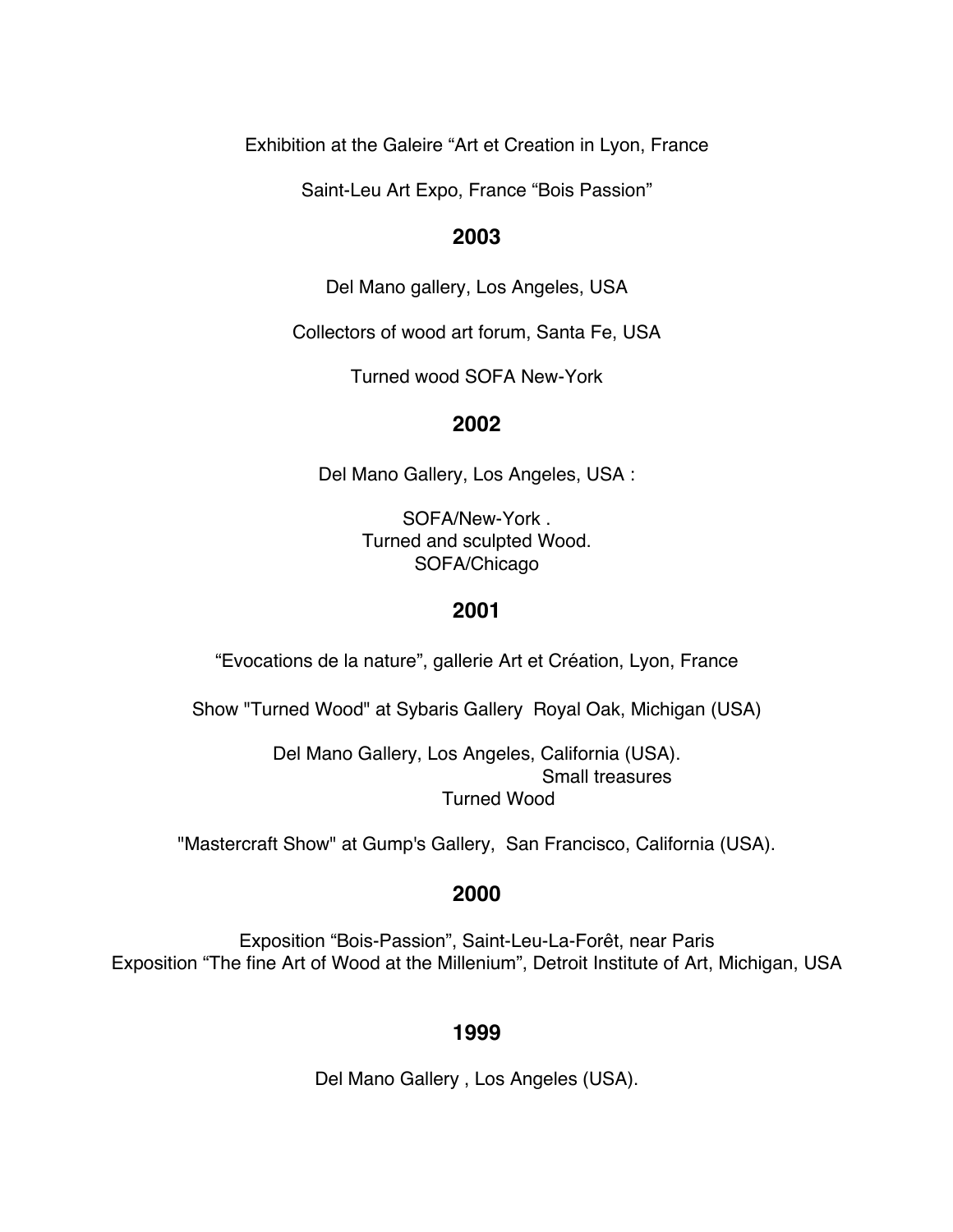# **1998**

Two months residency of the I.T.E. program (International Turning Exchange) organized by the Woodturning Center of Philadelphia (USA), closed by the exhibition : allTURNatives "Form and Spirit" with the other residents.

# **1959 - 1997**

Develops his **own techniques** of **turning and carving**

Starts as a **production woodturner** using **green wood.**

Becomes **professionnal woodturner** in 1993

Work as **carpenter** and **cabinet maker** untill 1993

First course of **woodturning** in 1987

**School of art** of Cergy-Pontoise

**Grew up** and studied near Paris.

**Born** in **1959** in Ivory Coast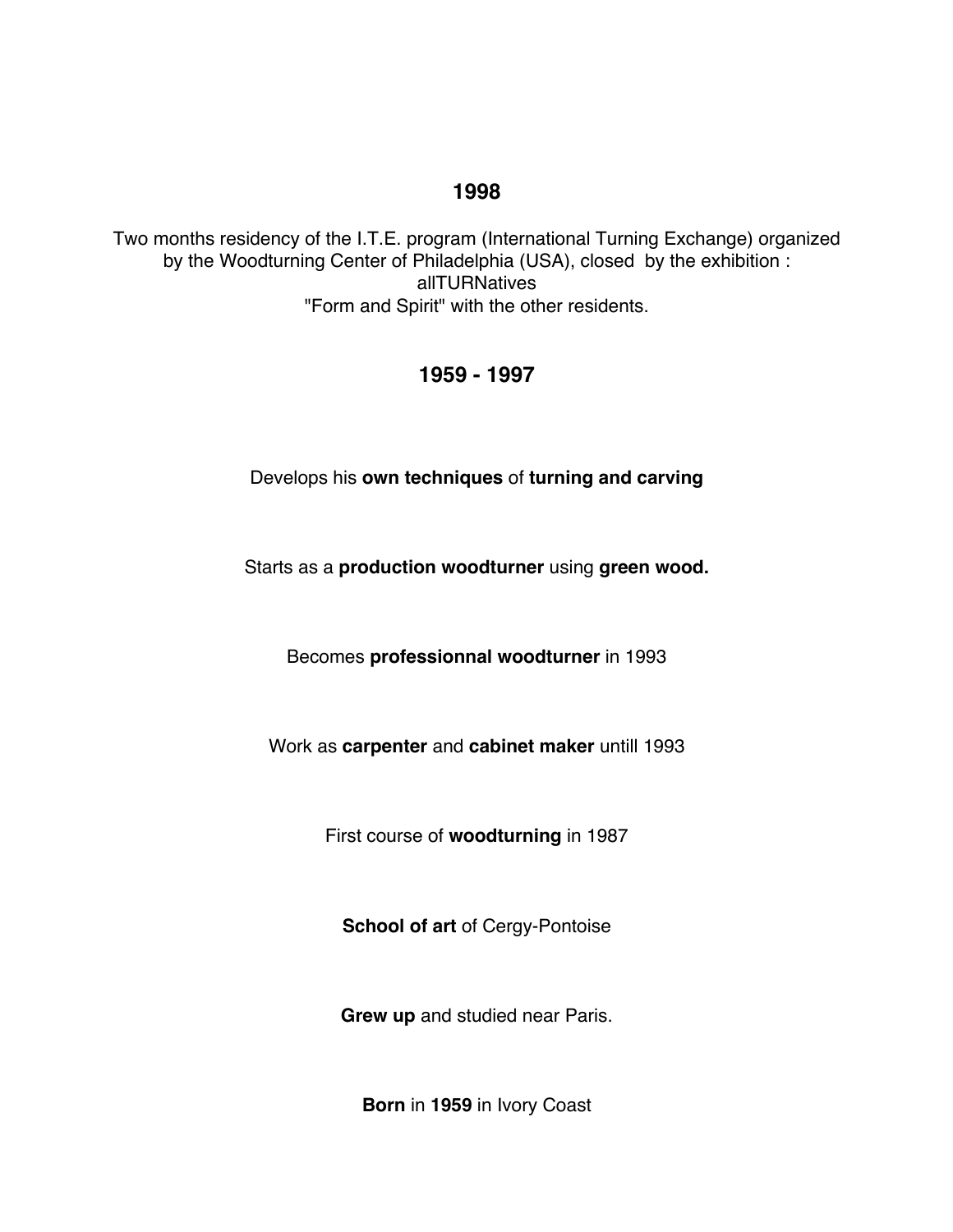# **Alain travels over the world to demonstrate and teach his techniques :**

USA Canada England Ireland Spain France **Germany** Australia Belgium Luxembourg.

# **Museums :**

Musées des Pays de l'Ain, Lochieu, France

UMMA - University of Michigan Museum of Art - Ann Arbor, Michigan, USA

Long Beach Museum of Art, California, USA

Detroit Institute of Arts, Michigan, USA